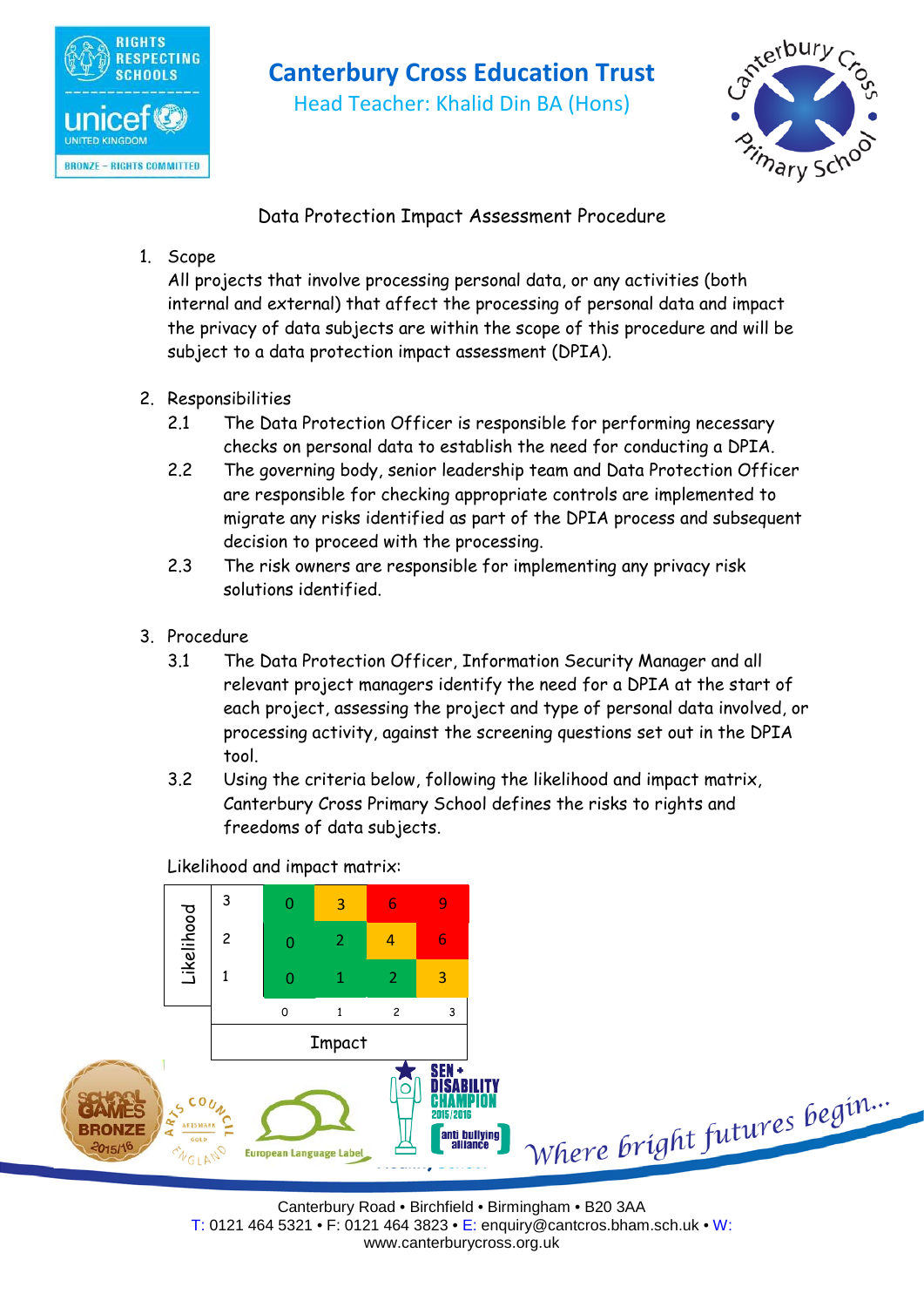Risks to rights and freedoms of data subjects:

| <b>Risk Level</b> | From | ۱o | <b>GDPR Assessment</b> |
|-------------------|------|----|------------------------|
| <b>High</b>       |      |    | Highest                |
|                   |      |    | unacceptable risk      |
| <b>Medium</b>     |      | Б  | Unacceptable risk      |
| Low               |      |    | Acceptable risk        |
| Zero              |      |    | No risk                |

### 4. Data processing workbook (data flow)

- 4.1 Canterbury Cross Primary School records key information about all personal data processed for each project in the DPIA Tool Workbook. This includes a description of the processing and purposes; legitimate interests pursued by the controller; an assessment of the necessity and proportionality of the processing; an assessment of the risks to the rights and freedoms of data subjects (as per the matrix and risk level definitions).
- 4.2 Canterbury Cross Primary School captures the type of processing activity associated with the personal data being processed as part of the project in the DPIA Tool Workbook. These are categorised as:
	- Collection
	- Transmission
	- Storage
	- Access
	- Deletion
- 4.3 Canterbury Cross Primary School establishes on what lawful basis the data is being processed and appropriate retention period, in line with the Records Retention Policy
- 4.4 Canterbury Cross Primary School identifies the category of data processed, whether it is personal, special or that of a child's, and the format of the data.
- 4.5 Canterbury Cross Primary School identifies who has access to the data (individuals, teams, third parties and/or data processor) or who are involved in the processing of personal data, or processing activity, recording the geographic location of where the processing takes place if it is trans-border processing.
- 5. Identify privacy risks
	- 5.1 Canterbury Cross Primary School assesses the privacy risks for each process activity.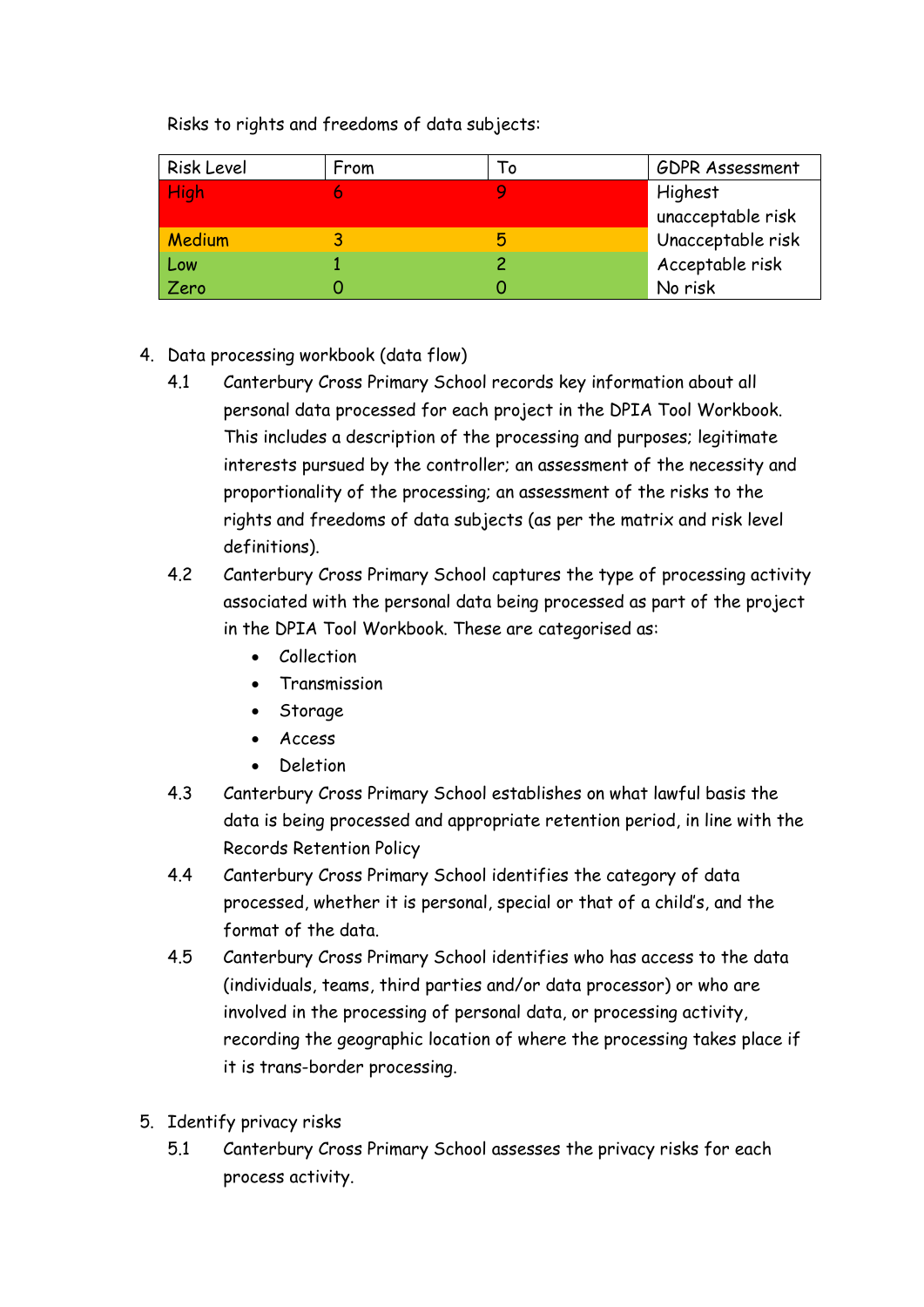- 5.1.1 Identifying and describing the privacy risk associated to that process activity
- 5.1.2 Using the likelihood criteria (1 low, 2 medium, 3 high), scoring the likelihood of the risk occurring.
- 5.1.3 Using the impact criteria (0 zero impact, 1 low impact, 2 medium impact, 3 – high impact) of the risk should it occur.
- 5.1.4 Producing a calculated risk, identifying the risk to the rights and freedoms of data subjects.
- 5.2 In assessing the privacy risks, Canterbury Cross Primary School considers: risks to the rights and freedoms of natural persons resulting from the processing of personal data; risks to the business (including reputational damage) and its objectives and obligations (both regulatory and contractual).
- 5.3 Canterbury Cross Primary School identifies solutions to privacy risks, assigns a risk treatment owner and sets a target date for completion.
- 5.4 Canterbury Cross Primary School priorities analysed risks for risk treatment based on the risk level criteria.
- 5.5 Canterbury Cross Primary School's risk owner, in consultation with Data Protection Officer, approves and signs off each DPIA for each data processing activity.
- 6. Prior consultation
	- 6.1 Where the DPIA identifies that processing of personal data will result in high risk to the data subject, in the absence of risk mitigating measures and controls, Canterbury Cross Primary School consults with the ICO prior to commencing processing.
	- 6.2 When Canterbury Cross Primary School requests consultation from the ICO it provides the following information:
		- 6.2.1 Detail of the responsibilities of Canterbury Cross Primary School and any associated data processors or joint controllers involved in the processing.
		- 6.2.2 Purpose of the intended processing.
		- 6.2.3 Detail of any/all measures and controls in place/provided to protect the rights and freedoms of the data subject.
		- 6.2.4 Contact details of the Data Protection Officer.
		- 6.2.5 A copy of the data protection impact assessment.
		- 6.2.6 Any other information requested by the ICO.